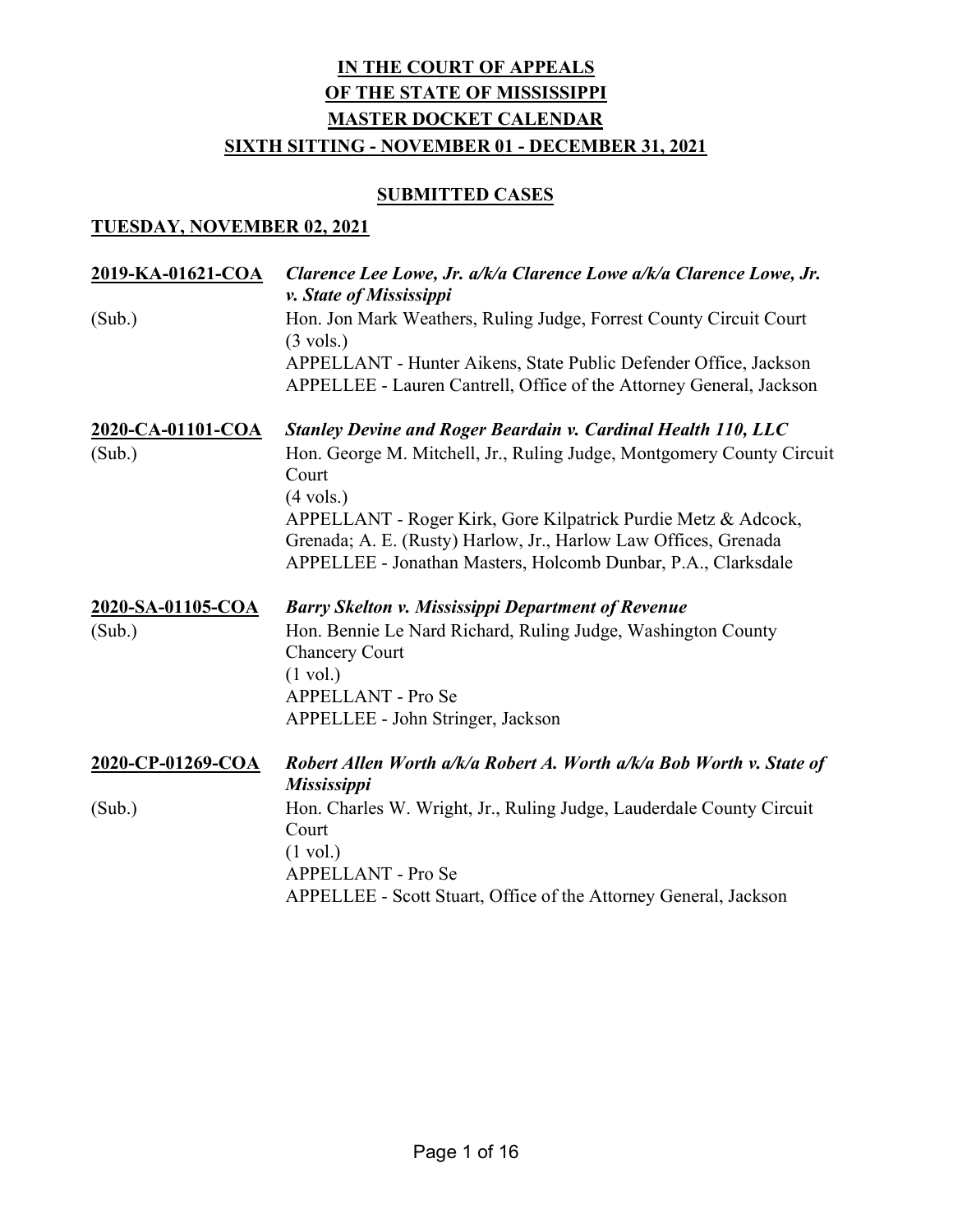#### **SUBMITTED CASES**

| 2020-CA-01316-COA<br>(Sub.) | Daniel Reese Wise, Jr. v. Elizabeth Ann Broome<br>Hon. Rhea Hudson Sheldon, Ruling Judge, Forrest County Chancery |
|-----------------------------|-------------------------------------------------------------------------------------------------------------------|
|                             | Court                                                                                                             |
|                             | $(3 \text{ vols.})$                                                                                               |
|                             | APPELLANT - Phillip Londeree, Petal                                                                               |
|                             | APPELLEE - Pamela Castle, Hattiesburg                                                                             |
| 2020-CA-01377-COA           | <b>Andrew Gibson v. Ashley Gibson</b>                                                                             |
| (Sub.)                      | Hon. Margaret Alfonso, Ruling Judge, Harrison County Chancery Court<br>$(6 \text{ vols.})$                        |
|                             | APPELLANT - Carolyn McAlister, Gulfport                                                                           |
|                             | APPELLEE - No Brief Filed                                                                                         |
| 2021-CP-00034-COA           | <b>Thomas Lee Jiles v. State of Mississippi</b>                                                                   |
| (Sub.)                      | Hon. M. James Chaney, Jr., Ruling Judge, Warren County Circuit Court                                              |
|                             | $(1 \text{ vol.})$                                                                                                |
|                             | APPELLANT - Pro Se                                                                                                |
|                             | APPELLEE - Scott Stuart, Office of the Attorney General, Jackson                                                  |
| 2021-WC-00057-COA           | Howard Tillman v. KLLM Transport and KLLM Transport Services,<br>LLC                                              |
| (Sub.)                      | Mississippi Workers' Compensation Commission                                                                      |
|                             | $(1 \text{ vol.})$                                                                                                |
|                             | APPELLANT - Lindsay Varnadoe, Jackson                                                                             |
|                             | APPELLEE - Pamela Ratliff, Ridgeland                                                                              |
| 2021-CA-00080-COA           | <b>James Christopher Skinner v. State of Mississippi</b>                                                          |
| (Sub.)                      | Hon. John H. Emfinger, Ruling Judge, Rankin County Circuit Court                                                  |
|                             | $(2 \text{ vols.})$                                                                                               |
|                             | APPELLANT - Jacob Howard, Cleveland                                                                               |
|                             | APPELLEE - Candice Rucker, Office of the Attorney General, Jackson                                                |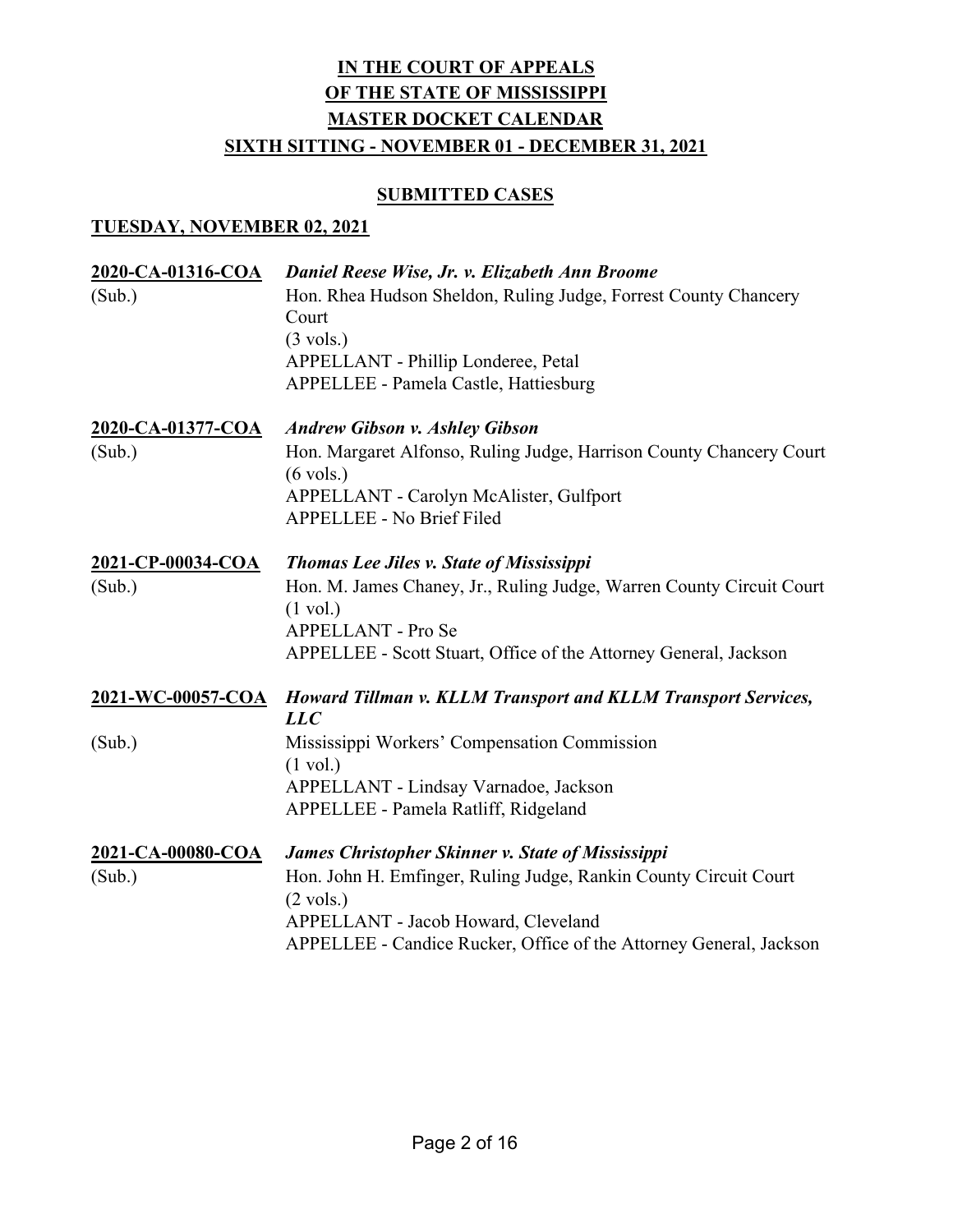#### **SUBMITTED CASES**

| 2021-CP-00120-COA<br>(Sub.) | Randy Phillips a/k/a Randy Melville Phillips v. State of Mississippi<br>Hon. John H. Emfinger, Ruling Judge, Rankin County Circuit Court<br>$(2 \text{ vols.})$<br>APPELLANT - Pro Se<br>APPELLEE - Scott Stuart, Office of the Attorney General, Jackson                   |
|-----------------------------|-----------------------------------------------------------------------------------------------------------------------------------------------------------------------------------------------------------------------------------------------------------------------------|
| 2021-CA-00247-COA<br>(Sub.) | Linda Jo Ellis and Eugene Lewis v. Oxford Trading Post, LLC<br>Hon. Kent E. Smith, Ruling Judge, Wilkinson County Circuit Court<br>$(3 \text{ vols.})$<br>APPELLANT - Lucien Gwin, Jr., Gwin, Lewis & Punches, LLP, Natchez<br><b>APPELLEE - Richard Barrett, Lexington</b> |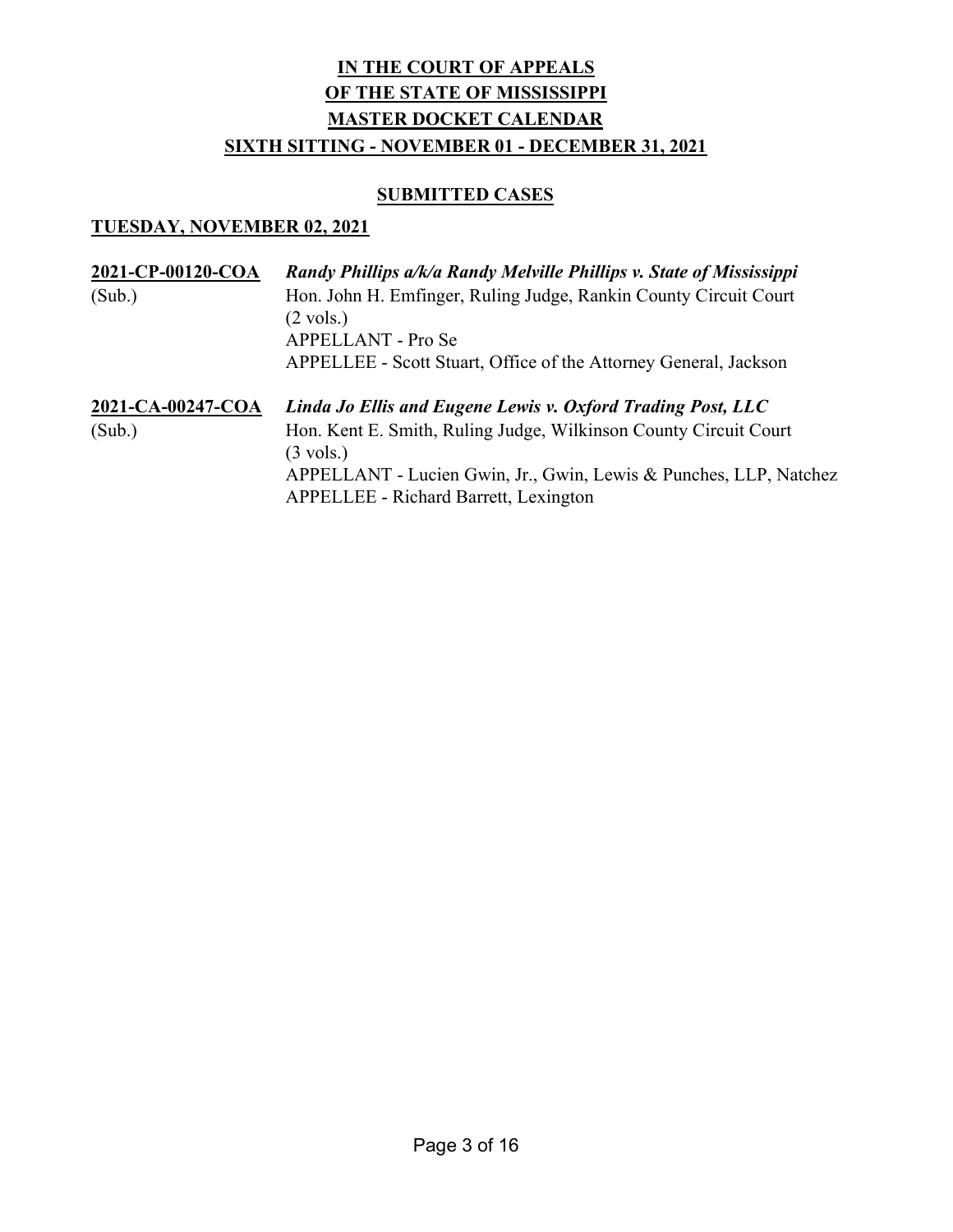#### **SUBMITTED CASES**

|        | 2021-WC-00352-COA Darryl Keys v. Military Department Gulfport and MS State Agencies<br><b>Workers' Compensation Trust</b> |
|--------|---------------------------------------------------------------------------------------------------------------------------|
| (Sub.) | Mississippi Workers' Compensation Commission<br>$(4 \text{ vols.})$                                                       |
|        | <b>APPELLANT - Taylor Brinkley, Hattiesburg</b><br><b>APPELLEE - Courtney Davis, Jackson</b>                              |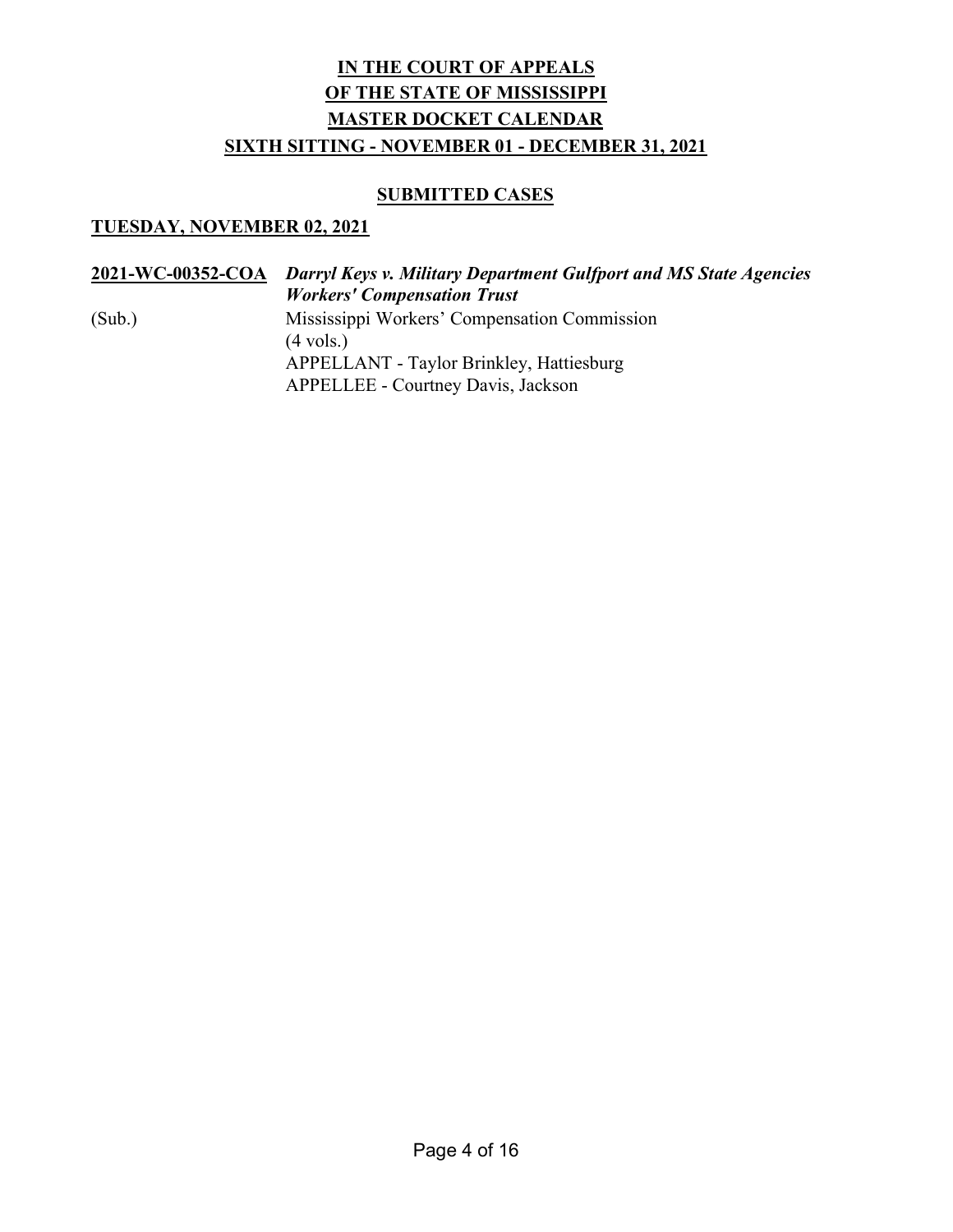#### **SUBMITTED CASES**

| 2020-CA-01357-COA | Floyd William Tolliver, III v. Amanda Paige Tolliver                                                                    |
|-------------------|-------------------------------------------------------------------------------------------------------------------------|
| (Sub.)            | Hon. Watosa Marshall Sanders, Ruling Judge, Bolivar County Chancery                                                     |
|                   | Court                                                                                                                   |
|                   | $(2 \text{ vols.})$                                                                                                     |
|                   | APPELLANT - Jason Campbell, Water Valley                                                                                |
|                   | APPELLEE - Sharon Thibodeaux, Flowood                                                                                   |
| 2021-CA-00033-COA | Norma Anderson, Tunica County Tax Collector, Rechelle Siggers,<br>Tunica County Chancery Clerk v. S & S Properties, LLC |
| (Sub.)            | Hon. Jon M. Barnwell, Ruling Judge, Tunica County Chancery Court                                                        |
|                   | $(2 \text{ vols.})$                                                                                                     |
|                   | APPELLANT - John Perry, Jr., Southaven                                                                                  |
|                   | APPELLEE - Jon Mims, Rawlings & MacInnis, P.A., Madison                                                                 |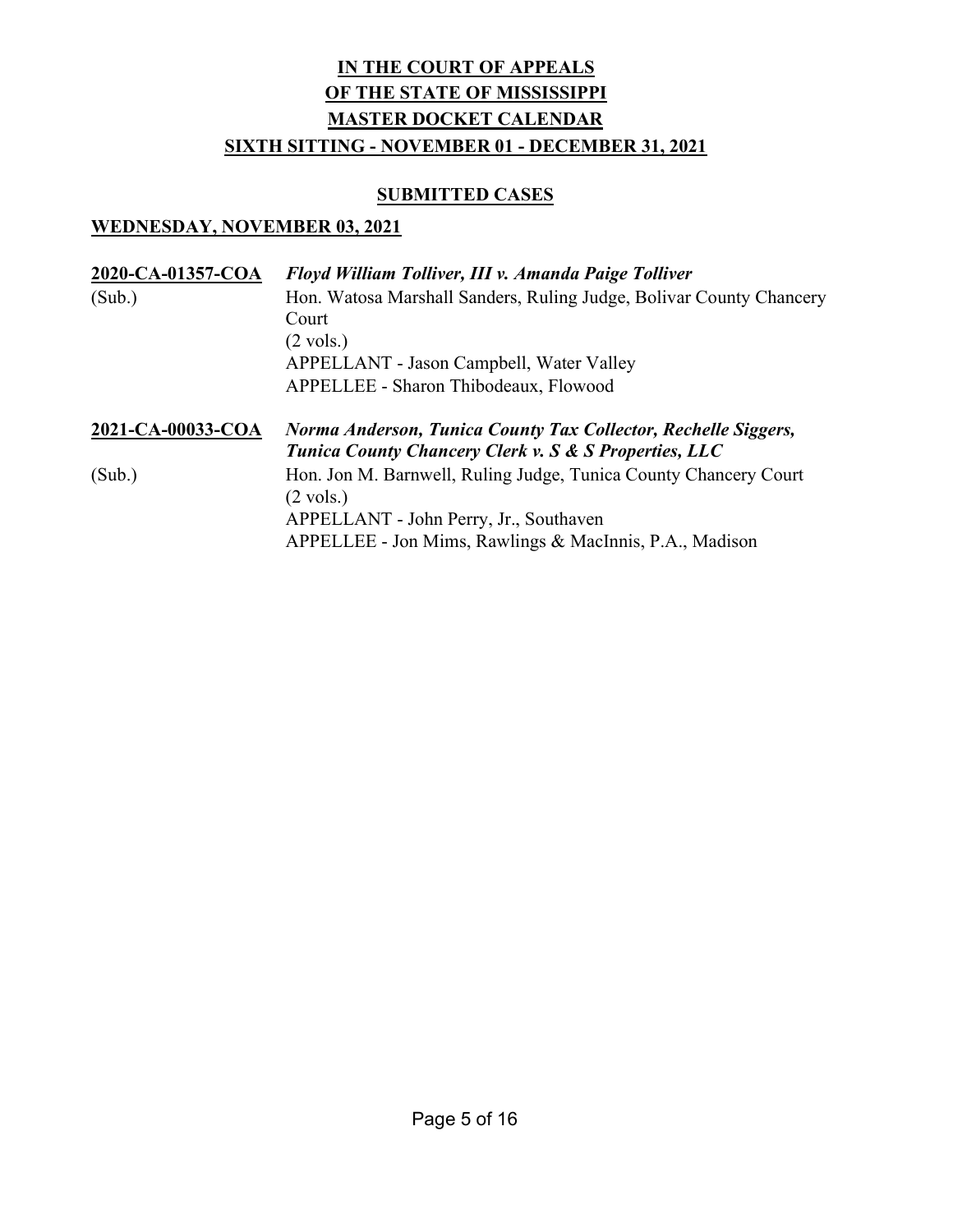### **SUBMITTED CASES**

| 2020-CA-00467-COA | Carl Erves and Dale Erves v. Gerald Hosemann, Valda R. Hosemann,<br><b>Troyce Luke Gullett and Kristy Burke Gullett</b>                                                                                                                         |
|-------------------|-------------------------------------------------------------------------------------------------------------------------------------------------------------------------------------------------------------------------------------------------|
| (Sub.)            | Hon. Bennie Le Nard Richard, Ruling Judge, Warren County Chancery<br>Court<br>$(4 \text{ vols.})$<br>APPELLANT - Kenya Martin, Jackson                                                                                                          |
| 2020-KA-00614-COA | APPELLEE - Kevin Gay, Jackson<br>Jerry Beale, Jr. a/k/a Jerry Beale a/k/a Jerry Lee Beale a/k/a Jerry Lee                                                                                                                                       |
|                   | Beale Junior a/k/a Jerry Lee Beale, Jr. v. State of Mississippi                                                                                                                                                                                 |
| (Sub.)            | Hon. Celeste Embrey Wilson, Ruling Judge, DeSoto County Circuit<br>Court                                                                                                                                                                        |
|                   | $(6 \text{ vols.})$<br>APPELLANT - Mollie McMillin, State Public Defender Office, Jackson<br>APPELLEE - Meta Copeland, Office of the Attorney General, Jackson                                                                                  |
| 2020-CA-00639-COA | William "Bill" Hays v. William LaForge                                                                                                                                                                                                          |
| (Sub.)            | Hon. Charles E. Webster, Ruling Judge, Bolivar County Circuit Court<br>$(6 \text{ vols.})$<br>APPELLANT - Ronald Lewis, Oxford<br>APPELLEE - Sarah Embry, Oxford                                                                                |
| 2020-KA-00806-COA | Eugene Butler a/k/a Eugene Michael Butler, Jr. v. State of Mississippi                                                                                                                                                                          |
| (Sub.)            | Hon. Lawrence Paul Bourgeois, Jr., Ruling Judge, Hancock County<br>Circuit Court<br>$(11 \text{ vols.})$<br>APPELLANT - Justin Cook, State Public Defender Office, Jackson<br>APPELLEE - Meta Copeland, Office of the Attorney General, Jackson |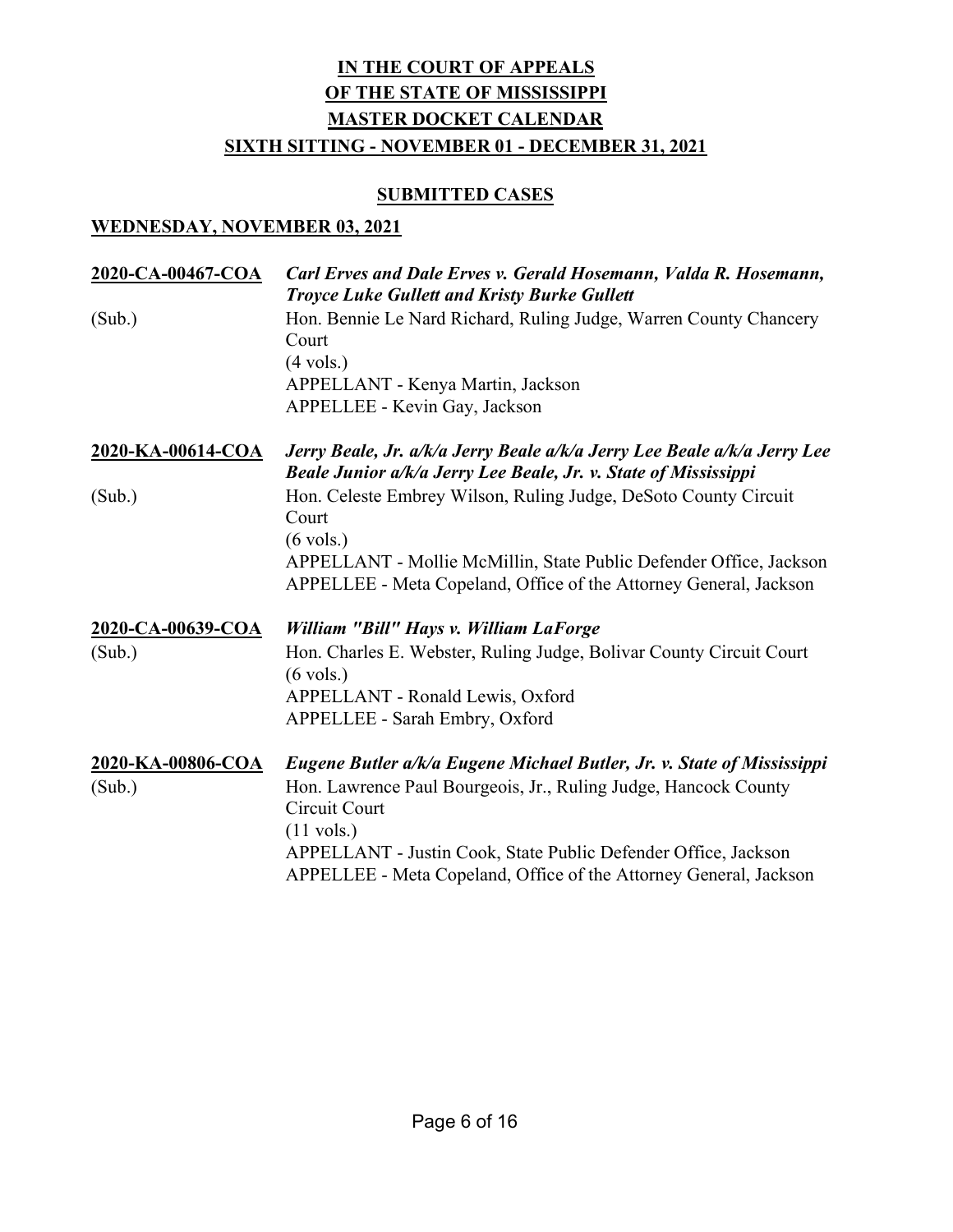#### SUBMITTED CASES

| 2020-CP-01205-COA<br>(Sub.) | Gerald Mangum a/k/a Gerald Lee Mangum v. State of Mississippi<br>Hon. Betty W. Sanders, Ruling Judge, Hinds County Circuit Court<br>$(1 \text{ vol.})$<br>APPELLANT - Pro Se<br>APPELLEE - Barbara Byrd, Office of the Attorney General, Jackson                                        |
|-----------------------------|-----------------------------------------------------------------------------------------------------------------------------------------------------------------------------------------------------------------------------------------------------------------------------------------|
| 2020-CA-01261-COA<br>(Sub.) | William B. Dew v. P. Shawn Harris<br>Hon. Brian Kennedy Burns, Ruling Judge, Scott County Circuit Court<br>$(3 \text{ vols.})$<br>APPELLANT - Sidney Ray Hill, III, Oxford<br>APPELLEE - J. Douglas Smith, Decatur                                                                      |
| 2020-CA-01328-COA           | William O. Rives, II and Richard T. Rives v. Jason G. Ishee and GB<br><b>Brookhaven, LLC</b>                                                                                                                                                                                            |
| (Sub.)                      | Hon. Cynthia L. Brewer, Ruling Judge, Madison County Chancery Court<br>$(1 \text{ vol.})$<br>APPELLANT - George Nicols, Jackson<br>APPELLEE - C. Brent Jones, Madison                                                                                                                   |
| 2020-CA-01391-COA<br>(Sub.) | United Services Automobile Association a/k/a USAA v. Taylor Moffatt<br>Hon. Kathy King Jackson, Ruling Judge, Jackson County Circuit Court<br>$(2 \text{ vols.})$<br>APPELLANT - Edward Taylor, Daniel Coker Horton & Bell, P.A.,<br>Gulfport<br>APPELLEE - Courtney Wilson, Pascagoula |
| 2020-CA-01395-COA           | Maurice Johnson a/k/a Maurice Antwan Johnson v. State of<br><b>Mississippi</b>                                                                                                                                                                                                          |
| (Sub.)                      | Hon. Brian Kennedy Burns, Ruling Judge, Scott County Circuit Court<br>$(2 \text{ vols.})$<br>APPELLANT - Sanford Knott, Jackson<br>APPELLEE - Allison Hartman, Office of the Attorney General, Jackson                                                                                  |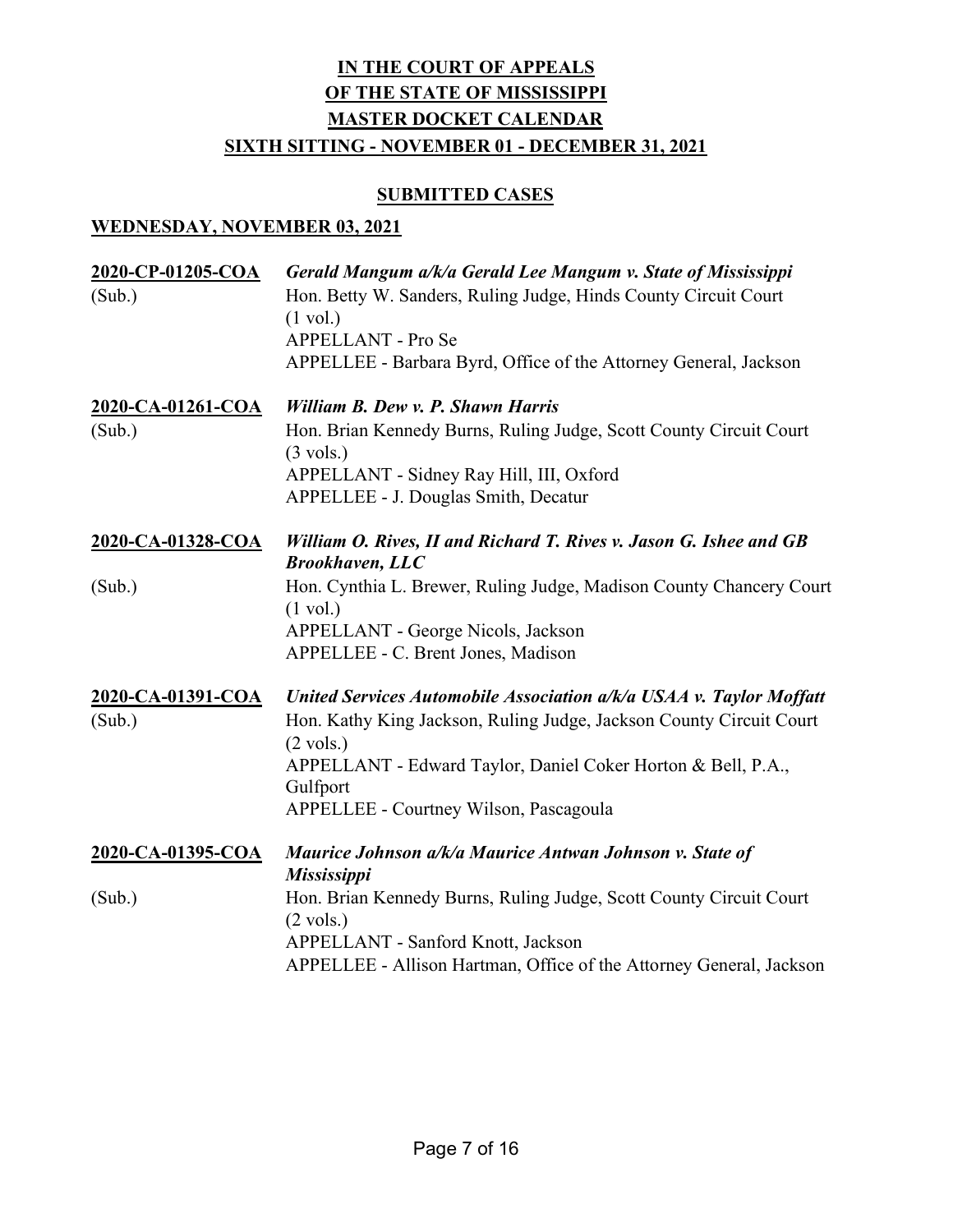#### **SUBMITTED CASES**

| 2020-CA-01407-COA | Ray Barbour, Jr. v. Singing River Health System Employees'<br><b>Retirement Plan and Trust</b> |
|-------------------|------------------------------------------------------------------------------------------------|
| (Sub.)            | Hon. D. Neil Harris, Sr., Ruling Judge, Jackson County Chancery Court<br>$(2 \text{ vols.})$   |
|                   | APPELLANT - William Barton, Pascagoula<br>APPELLEE - Charles Mikhail, Wiggins                  |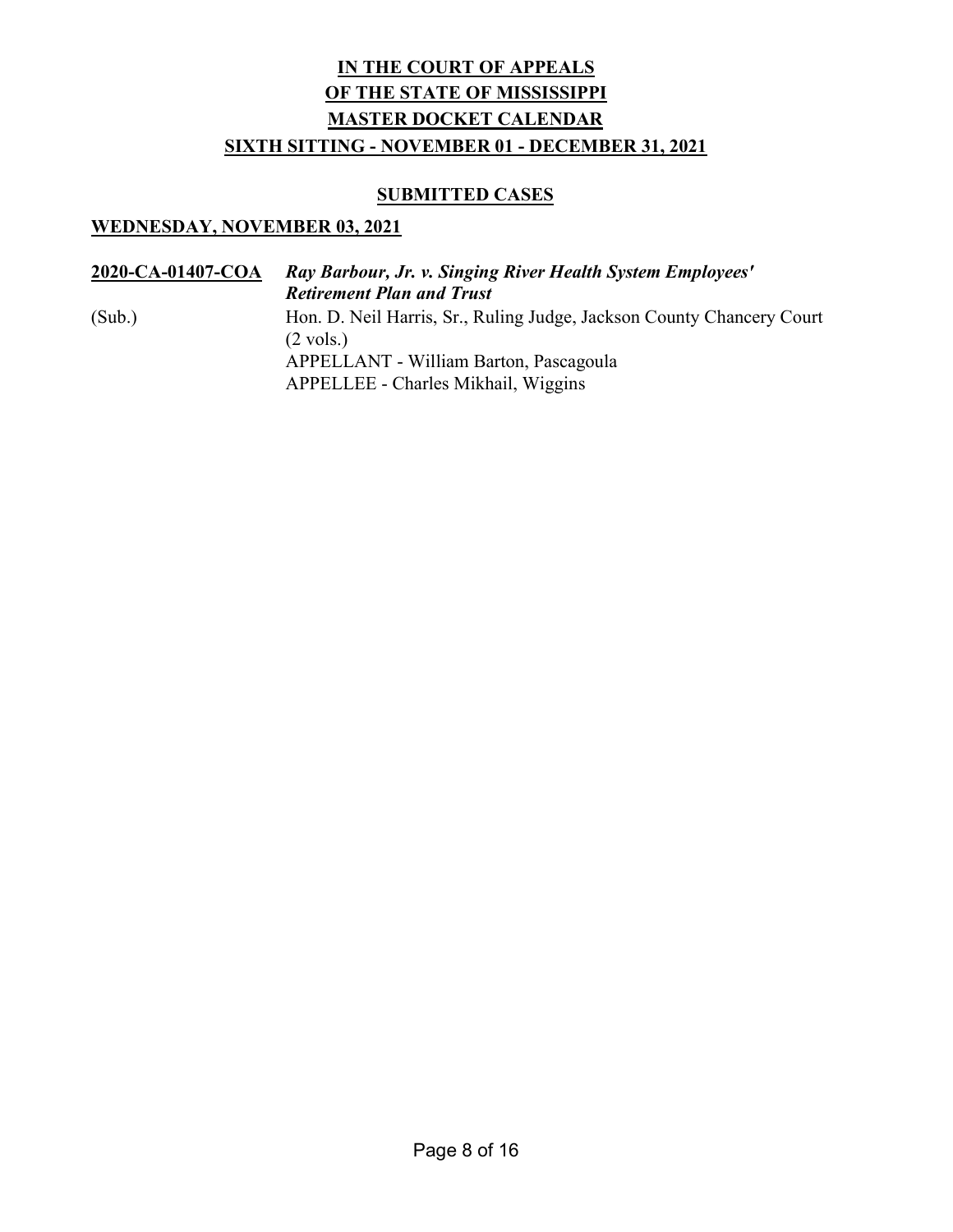#### **SUBMITTED CASES**

| 2020-CP-00372-COA | Dekerrius Ford v. State of Mississippi                                                                                                                                                                                                                                                                                                                                                                                                                                                                                                                                                                                                                                                                                              |
|-------------------|-------------------------------------------------------------------------------------------------------------------------------------------------------------------------------------------------------------------------------------------------------------------------------------------------------------------------------------------------------------------------------------------------------------------------------------------------------------------------------------------------------------------------------------------------------------------------------------------------------------------------------------------------------------------------------------------------------------------------------------|
| (Sub.)            | Hon. W. Ashley Hines, Ruling Judge, Washington County Circuit Court<br>$(2 \text{ vols.})$                                                                                                                                                                                                                                                                                                                                                                                                                                                                                                                                                                                                                                          |
|                   | APPELLANT - Pro Se                                                                                                                                                                                                                                                                                                                                                                                                                                                                                                                                                                                                                                                                                                                  |
|                   | APPELLEE - Ashley Sulser, Office of the Attorney General, Jackson                                                                                                                                                                                                                                                                                                                                                                                                                                                                                                                                                                                                                                                                   |
| 2020-CA-00847-COA | <b>Nancy Shannon v. Laron Shannon</b>                                                                                                                                                                                                                                                                                                                                                                                                                                                                                                                                                                                                                                                                                               |
| (Sub.)            | Hon. Lawrence Lee Little, Ruling Judge, Tippah County Chancery Court<br>$(3 \text{ vols.})$                                                                                                                                                                                                                                                                                                                                                                                                                                                                                                                                                                                                                                         |
|                   | APPELLANT - John Grant, IV, Flowood                                                                                                                                                                                                                                                                                                                                                                                                                                                                                                                                                                                                                                                                                                 |
|                   | APPELLEE - John Ferrell, Booneville                                                                                                                                                                                                                                                                                                                                                                                                                                                                                                                                                                                                                                                                                                 |
| 2020-CA-00882-COA | Manhattan Nursing and Rehabilitation Center, LLC v. Barbara<br><b>Hollinshed, Individually and On Behalf of The Estate of Charles</b><br><b>Adams, Deceased</b>                                                                                                                                                                                                                                                                                                                                                                                                                                                                                                                                                                     |
| (Sub.)            | Hon. Winston L. Kidd, Ruling Judge, Hinds County Circuit Court<br>$(2 \text{ vols.})$                                                                                                                                                                                                                                                                                                                                                                                                                                                                                                                                                                                                                                               |
|                   | <b>APPELLANT - Caroline Loveless, Madison</b>                                                                                                                                                                                                                                                                                                                                                                                                                                                                                                                                                                                                                                                                                       |
|                   | APPELLEE - John Hawkins, Jackson                                                                                                                                                                                                                                                                                                                                                                                                                                                                                                                                                                                                                                                                                                    |
| 2020-CA-01055-COA | Roy Hal Parker, Jr., as Conservator of The Estate of William Matthew<br>Ross, a vulnerable adult and incompetent to manage his affairs, James<br>Hal Ross, Jr. and Jason Hurdle Ross v. Suzanne Dickson Ross,<br><b>Individually, as Trustee of James Hal Ross Revocable Trust, as</b><br><b>Executrix of the Estate James Hal Ross and as Member/Manager of H</b><br>and S I, LLC, H & S II, LLC, H & S III, LLC, H & S IV, LLC and H<br>& S I, LLC, H & S II, LLC, H & S III, LLC H & S IV, LLC, these<br>entities are also sued Individually, Thomas W. Dallas, Fred M.<br>Harrell, Jr., Pinnacle Trust Company Inc., Pinnacle Holding<br>Company, LLC d/b/a Pinnacle Trust Company, and Pinnacle Holding<br><b>Company Inc.</b> |
| (Sub.)            | Hon. Haydn Judd Roberts, Ruling Judge, Rankin County Chancery Court<br>$(12 \text{ vols.})$<br>APPELLANT - Chuck McRae, Jackson<br>APPELLEE - Adrian Mills, Brandon; Luke Dove, Dove & Chill, Jackson;<br>James Bobo, Flowood; Charles Cowan, Jackson; Cecil Heidelberg,<br>Ridgeland                                                                                                                                                                                                                                                                                                                                                                                                                                               |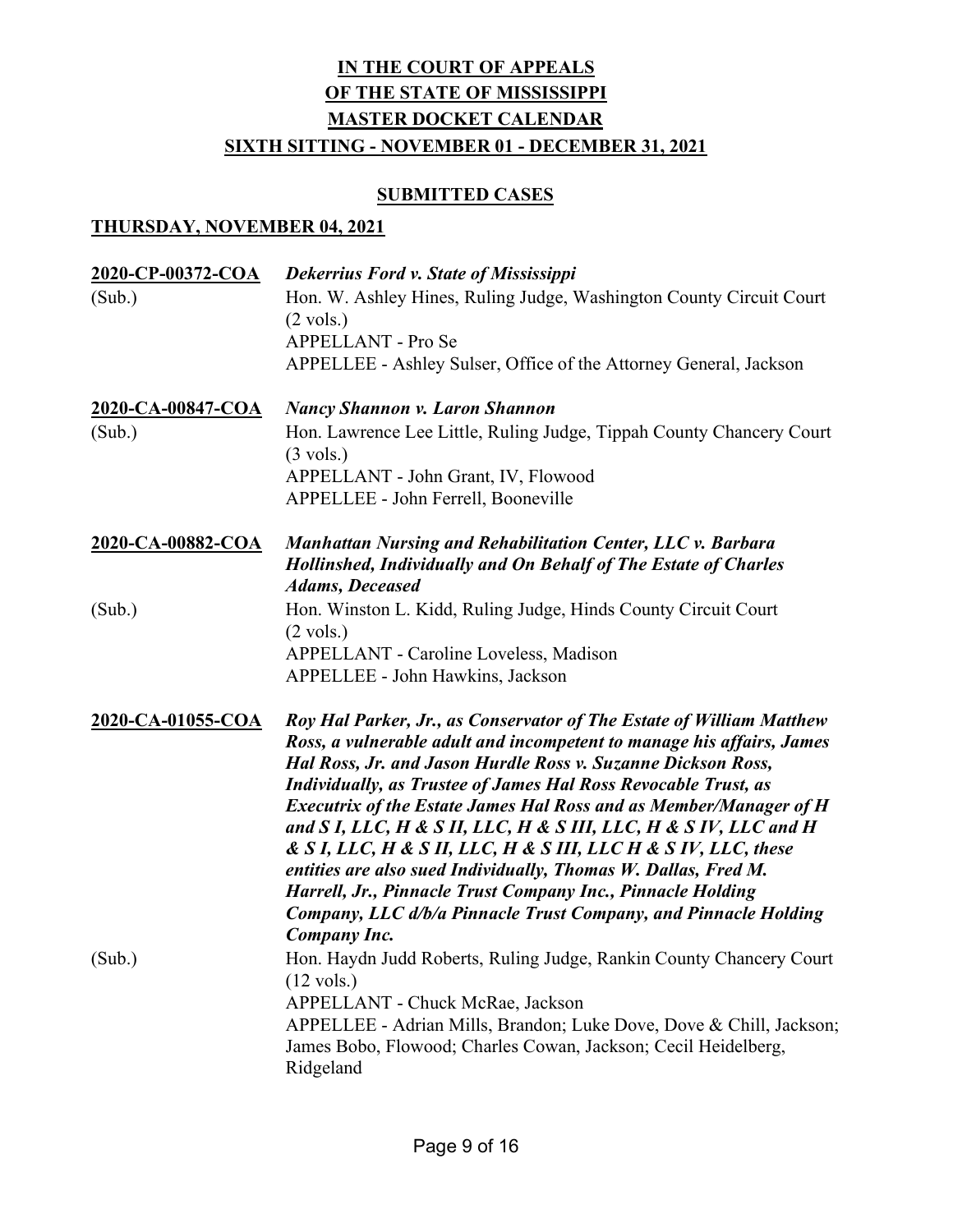### **SUBMITTED CASES**

| 2020-CA-01098-COA<br>(Sub.) | Donald Ray Warner v. Melanie Kay Warner<br>Hon. Vicki B. Daniels, Ruling Judge, DeSoto County Chancery Court<br>$(3 \text{ vols.})$<br>APPELLANT - Ashlyn Matthews, Starkville<br>APPELLEE - A. E. (Rusty) Harlow, Jr., Harlow Law Offices, Grenada                         |
|-----------------------------|-----------------------------------------------------------------------------------------------------------------------------------------------------------------------------------------------------------------------------------------------------------------------------|
| 2020-CP-01236-COA           | <b>Paul Thompson v. State of Mississippi</b>                                                                                                                                                                                                                                |
| (Sub.)                      | Hon. James T. Kitchens, Jr., Ruling Judge, Oktibbeha County Circuit<br>Court<br>$(4 \text{ vols.})$<br>APPELLANT - Pro Se                                                                                                                                                   |
|                             | APPELLEE - Allison Horne, Office of the Attorney General, Jackson                                                                                                                                                                                                           |
| 2020-CA-01249-COA           | <b>Lionel Robinson and Ferante Sims v. Patrick W. Smith</b>                                                                                                                                                                                                                 |
| (Sub.)                      | Hon. Joseph H. Loper, Jr., Ruling Judge, Grenada County Circuit Court<br>$(1 \text{ vol.})$<br>APPELLANT - Carlos Moore, Grenada<br>APPELLEE - Robert Stacy, Jr., Daniel Coker Horton & Bell, P.A.,<br>Oxford                                                               |
| 2020-CC-01315-COA           | Gulf Coast Transit Services, LLC v. Mississippi Department<br><b>Employment Security</b>                                                                                                                                                                                    |
| (Sub.)                      | Hon. Isadore W. Patrick, Jr., Ruling Judge, Hinds County Circuit Court<br>$(3 \text{ vols.})$<br>APPELLANT - Donald Dornan, Jr., Gulfport<br><b>APPELLEE - Albert White, Jackson</b>                                                                                        |
| 2020-KA-01341-COA<br>(Sub.) | William Wofford a/k/a William Scott Wofford v. State of Mississippi<br>Hon. Debra W. Blackwell, Ruling Judge, Amite County Circuit Court<br>$(6 \text{ vols.})$<br>APPELLANT - Wayne Dowdy, Magnolia<br>APPELLEE - Allison Hartman, Office of the Attorney General, Jackson |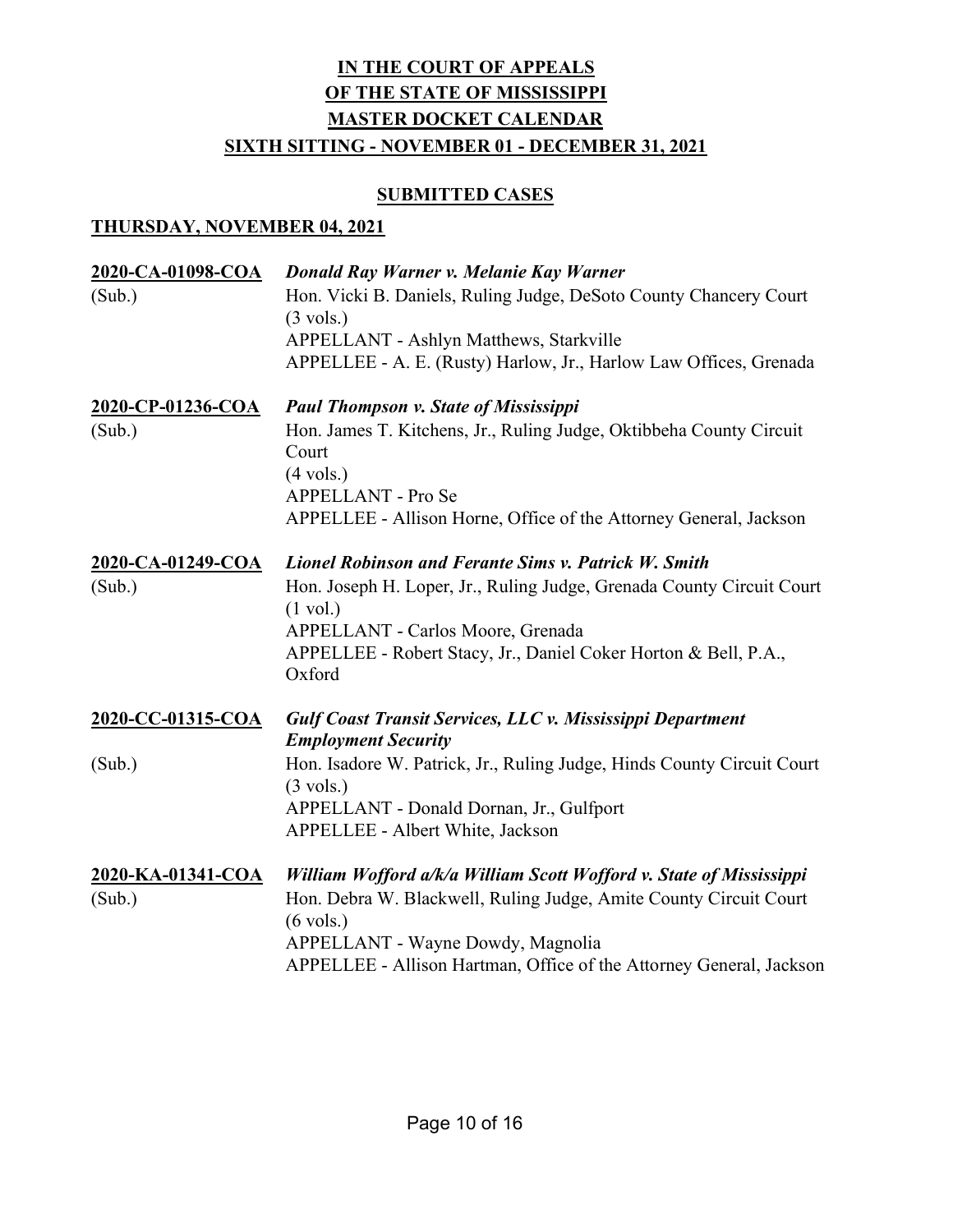### **SUBMITTED CASES**

| 2020-KA-01383-COA | Jamaltae Adams a/k/a Jamaltal Adams v. State of Mississippi                                                                            |
|-------------------|----------------------------------------------------------------------------------------------------------------------------------------|
| (Sub.)            | Hon. Grady Franklin Tollison, III, Ruling Judge, Lafayette County<br>Circuit Court                                                     |
|                   | $(4 \text{ vols.})$                                                                                                                    |
|                   | APPELLANT - W. Daniel Hinchcliff, State Public Defender Office,<br>Jackson                                                             |
|                   | APPELLEE - Candice Rucker, Office of the Attorney General, Jackson                                                                     |
| 2020-CA-01414-COA | <b>Blue Cross and Blue Shield of Mississippi, A Mutual Insurance</b><br>Company v. Brown and Brown of Mississippi, LLC                 |
| (Sub.)            | Hon. Lawrence Paul Bourgeois, Jr., Ruling Judge, Harrison County<br>Circuit Court                                                      |
|                   | $(2 \text{ vols.})$                                                                                                                    |
|                   | APPELLANT - William Drinkwater, Brunini, Grantham, Grower &<br>Hewes, PLLC, Jackson                                                    |
|                   | APPELLEE - Mariano Barvie', Hopkins, Barvie & Hopkins, Gulfport                                                                        |
| 2021-CP-00052-COA | Michael Porras a/k/a Michael D. Porras v. State of Mississippi                                                                         |
| (Sub.)            | Hon. John Kelly Luther, Ruling Judge, Lafayette County Circuit Court<br>$(4 \text{ vols.})$                                            |
|                   | <b>APPELLANT - Pro Se</b>                                                                                                              |
|                   | APPELLEE - Barbara Byrd, Office of the Attorney General, Jackson                                                                       |
| 2021-KA-00197-COA | Clyde Fitzgerald Blocton a/k/a Clyde F. Blocton v. State of Mississippi                                                                |
| (Sub.)            | Hon. Christopher Louis Schmidt, Ruling Judge, Harrison County Circuit<br>Court                                                         |
|                   | $(4 \text{ vols.})$                                                                                                                    |
|                   | APPELLANT - W. Hinchcliff, State Public Defender Office, Jackson<br>APPELLEE - Candice Rucker, Office of the Attorney General, Jackson |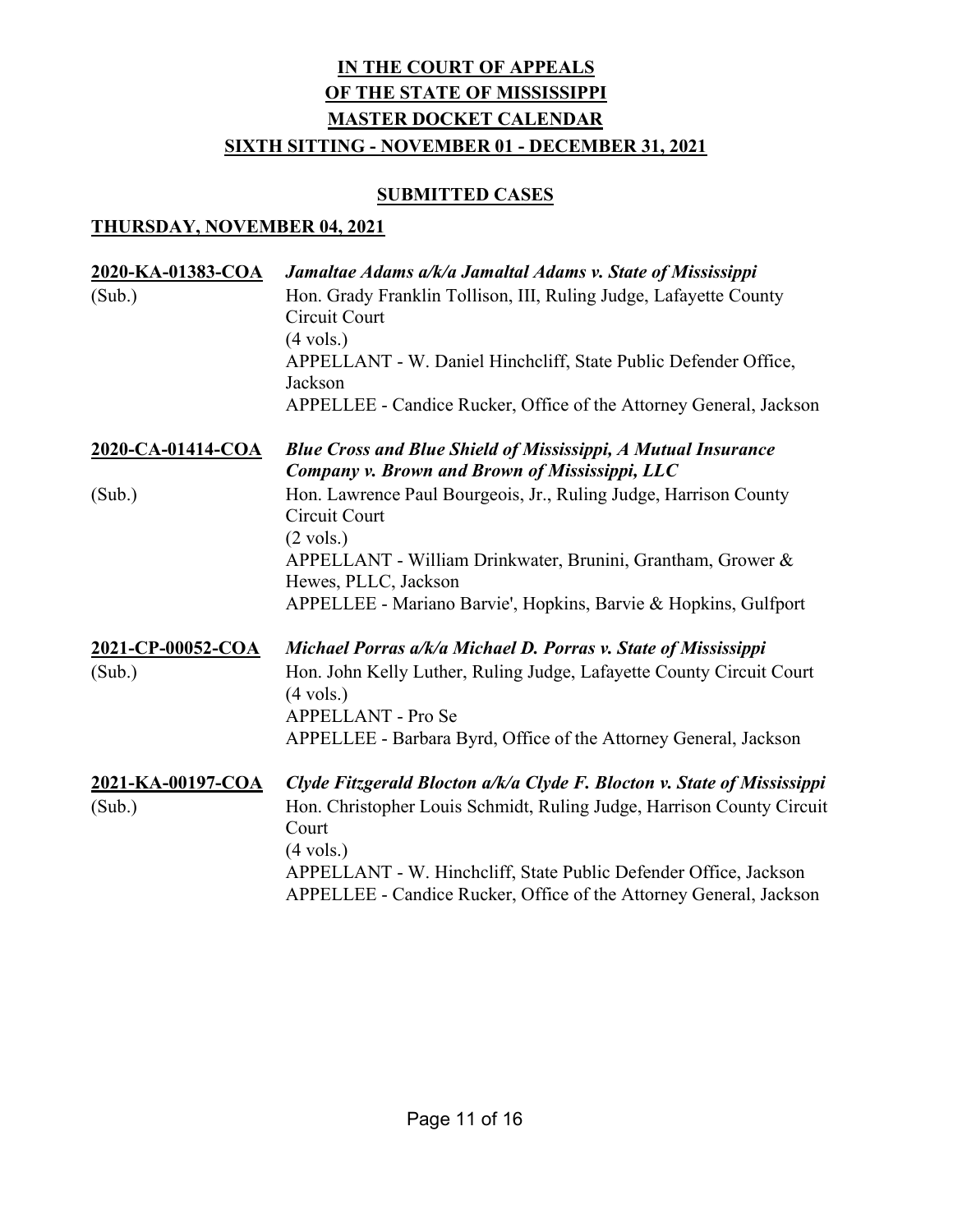### **SUBMITTED CASES**

| 2021-KA-00264-COA<br>(Sub.) | <b>Willis Delano Murray v. State of Mississippi</b><br>Hon. Dewey Key Arthur, Ruling Judge, Rankin County Circuit Court<br>$(4 \text{ vols.})$<br>APPELLANT - George Holmes, State Public Defender Office, Jackson<br>APPELLEE - Lauren Cantrell, Office of the Attorney General, Jackson |
|-----------------------------|-------------------------------------------------------------------------------------------------------------------------------------------------------------------------------------------------------------------------------------------------------------------------------------------|
| 2021-CA-00207-COA           | Anthony K. Hood and Barbara L. Hood v. A & A Excavating<br>Contractors, Inc., Asbury Lane Village, LLC and ALV Development,<br>LLC                                                                                                                                                        |
| (Sub.)                      | Hon. John H. Emfinger, Ruling Judge, Rankin County Circuit Court<br>$(4 \text{ vols.})$<br>APPELLANT - James Shannon, Shannon Law Firm, PLLC, Hazlehurst<br>APPELLEE - Mark Baker, Sr., Brandon; James Bobo, Flowood; Robert<br>Thompson, Ridgeland                                       |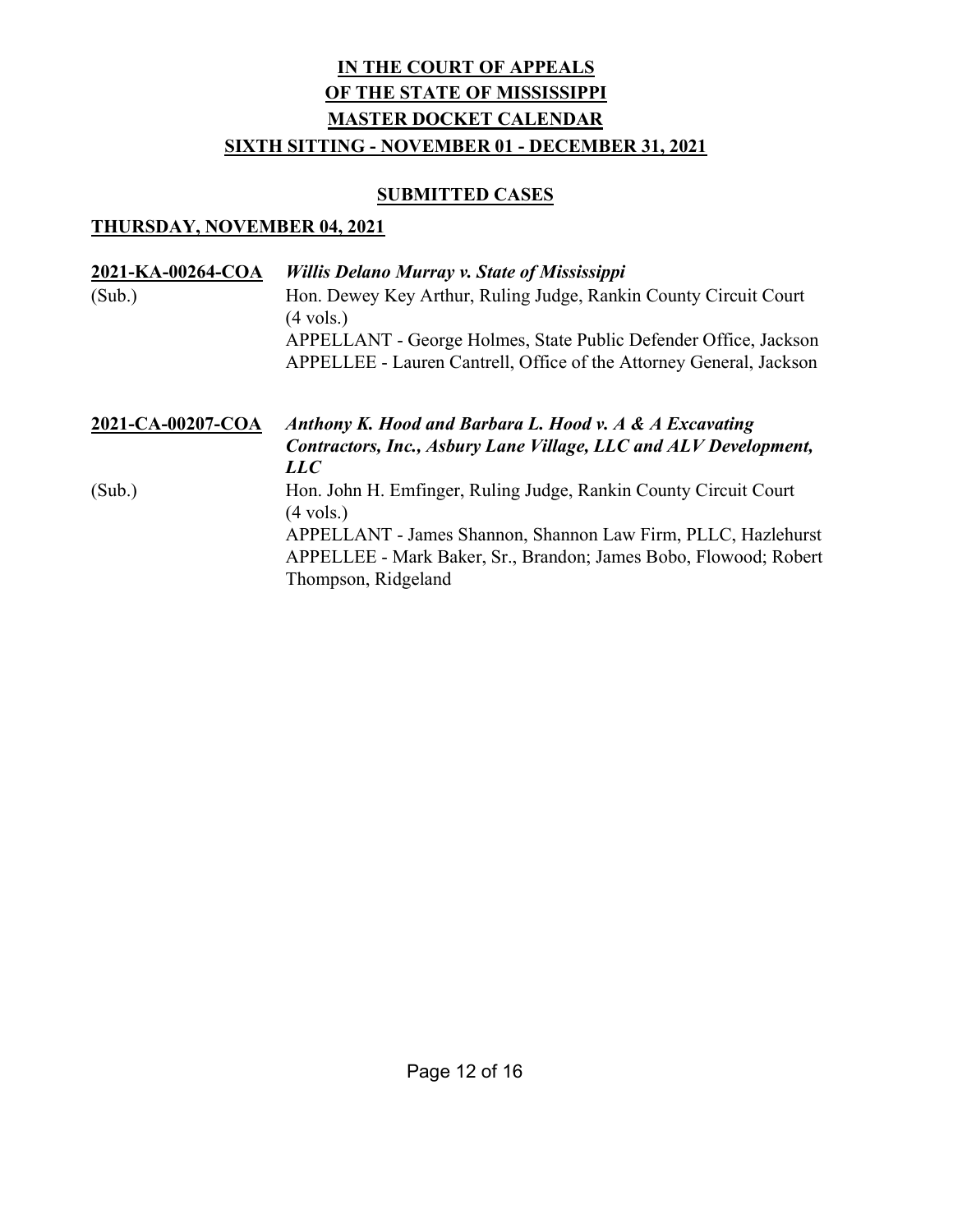### SUBMITTED CASES

### THURSDAY, NOVEMBER 04, 2021

2020-CA-01314-COA Lisa Hardin v. Derry Hardin (Sub.) Hon. Rhea Hudson Sheldon, Ruling Judge, Forrest County Chancery Court (2 vols.) APPELLANT - Phillip Londeree, Petal APPELLEE - Renee Porter, Porter Law Firm, P.A., Columbia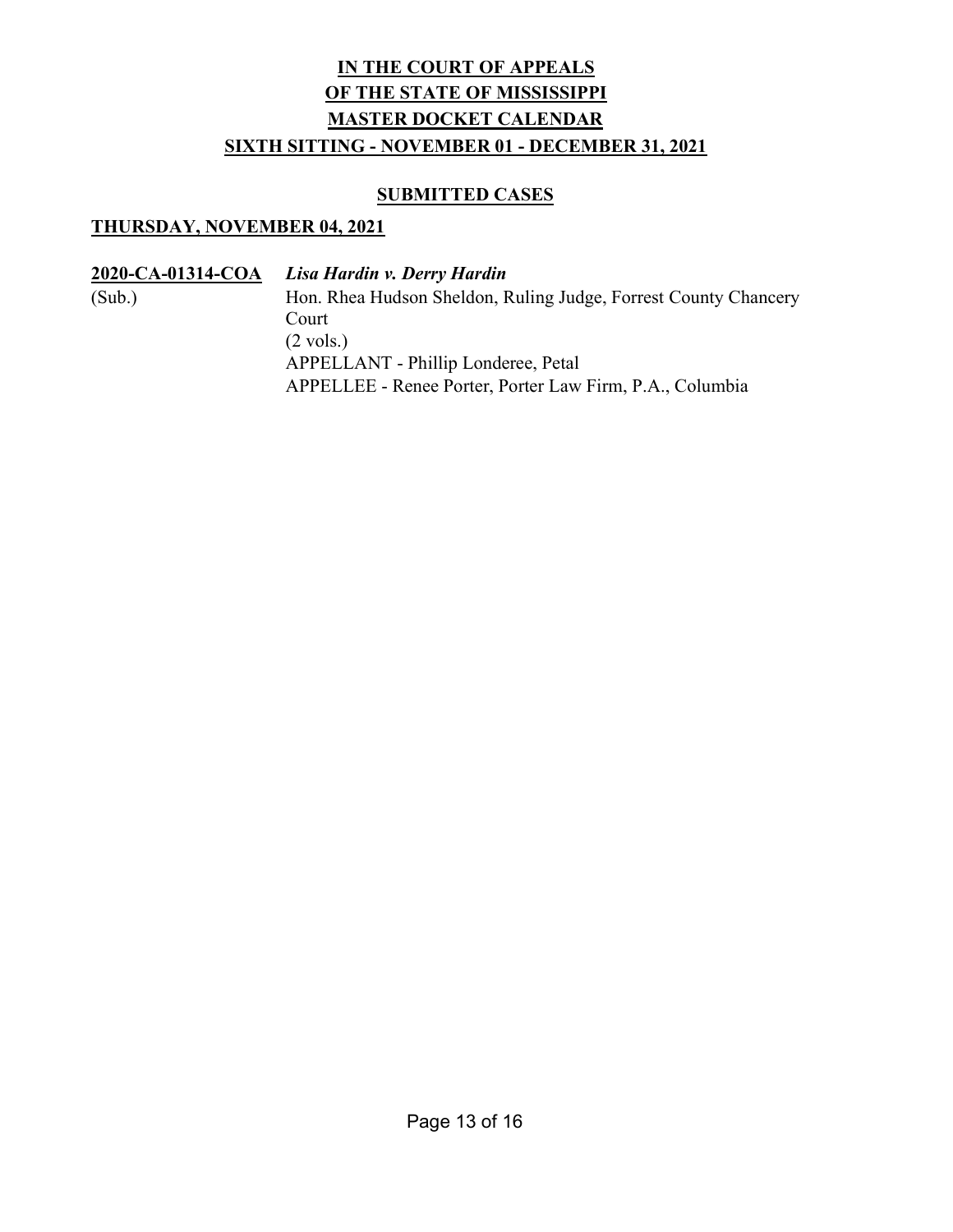#### ARGUED CASES

#### TUESDAY, NOVEMBER 30, 2021

2020-CA-00728-COA Michael Aaron Nowell v. Cynthia Stewart f/k/a Cynthia Nowell (Arg.) Hon. John C. McLaurin, Jr., Ruling Judge, Rankin County Chancery Court (11 vols.) APPELLANT - John Grant, IV, Flowood APPELLEE - Kathleen Carrington, Butler Snow LLP, Ridgeland

10:00 AM (THIRTY MINUTES PER SIDE)

THIS IS A CONFIDENTIAL CASE; THEREFORE, THIS ORAL ARGUMENT WILL NOT BE BROADCAST.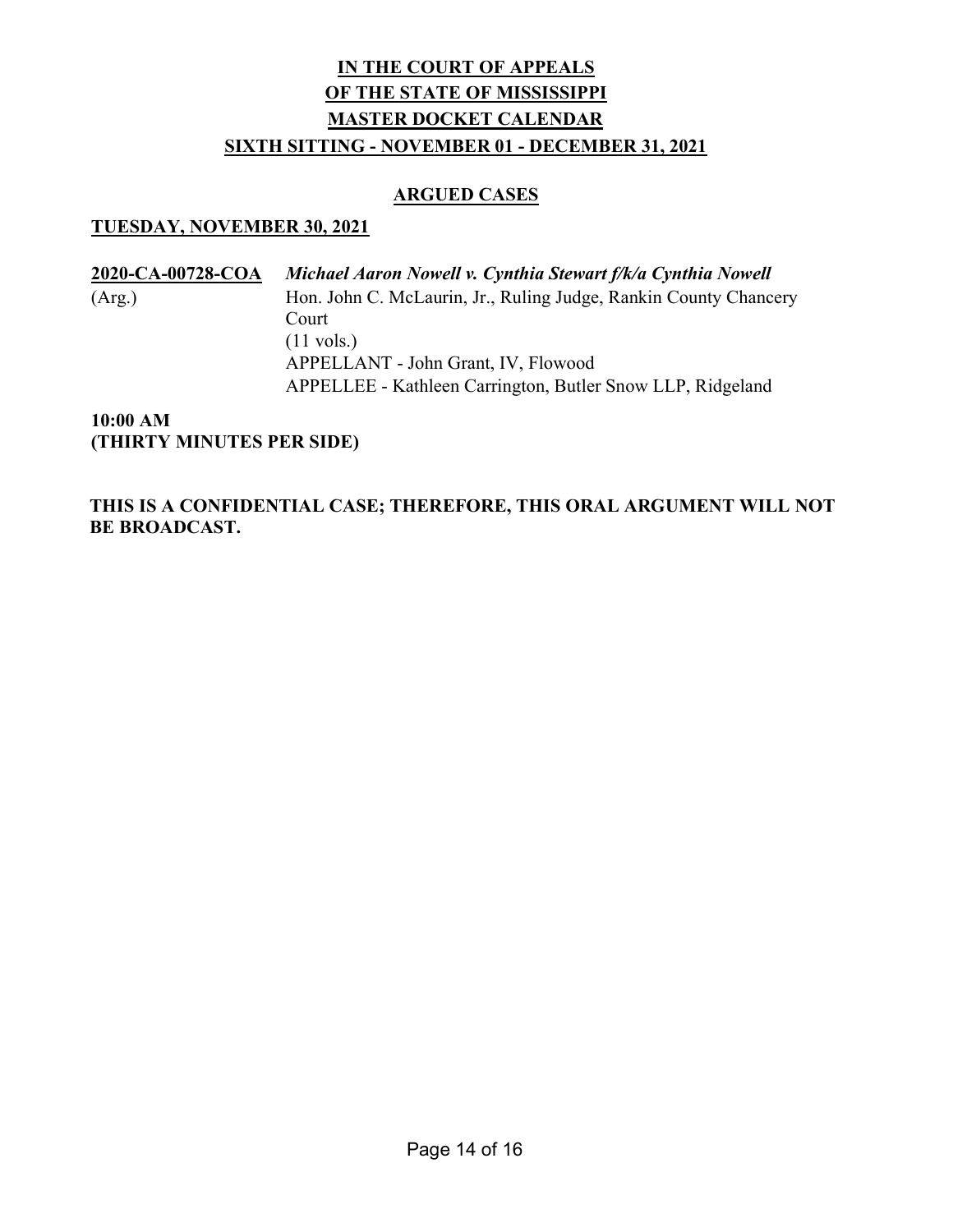## ARGUED CASES

## WEDNESDAY, DECEMBER 08, 2021

| 2020-CA-01362-COA | Diversicare of Meridian, LLC d/b/a Diversicare of Meridian,<br>Diversicare Leasing Company III, LLC, Diversicare Management<br>Services Co., Diversicare Leasing Corp, Chrissy Alexander, Demetric<br>Gordon and Oshaugnessyz McCormick v. Linda Dianne Shelton,<br><b>Individually and as Administratrix of the Estate of Sarah Elizabeth</b><br>Hamrick, Deceased, for and on behalf of the Estate and Wrongful<br><b>Death Beneficiaries of Sarah Elizabeth Hamrick, Deceased</b> |
|-------------------|--------------------------------------------------------------------------------------------------------------------------------------------------------------------------------------------------------------------------------------------------------------------------------------------------------------------------------------------------------------------------------------------------------------------------------------------------------------------------------------|
| (Arg.)            | Hon. Charles W. Wright, Jr., Ruling Judge, Lauderdale County Circuit<br>Court<br>$(3 \text{ vols.})$<br>APPELLANT - Margaret Gratz, Mitchell, McNutt & Sams, P.A., Tupelo<br>APPELLEE - William Hammack, Meridian                                                                                                                                                                                                                                                                    |

1:30 PM (THIRTY MINUTES PER SIDE)